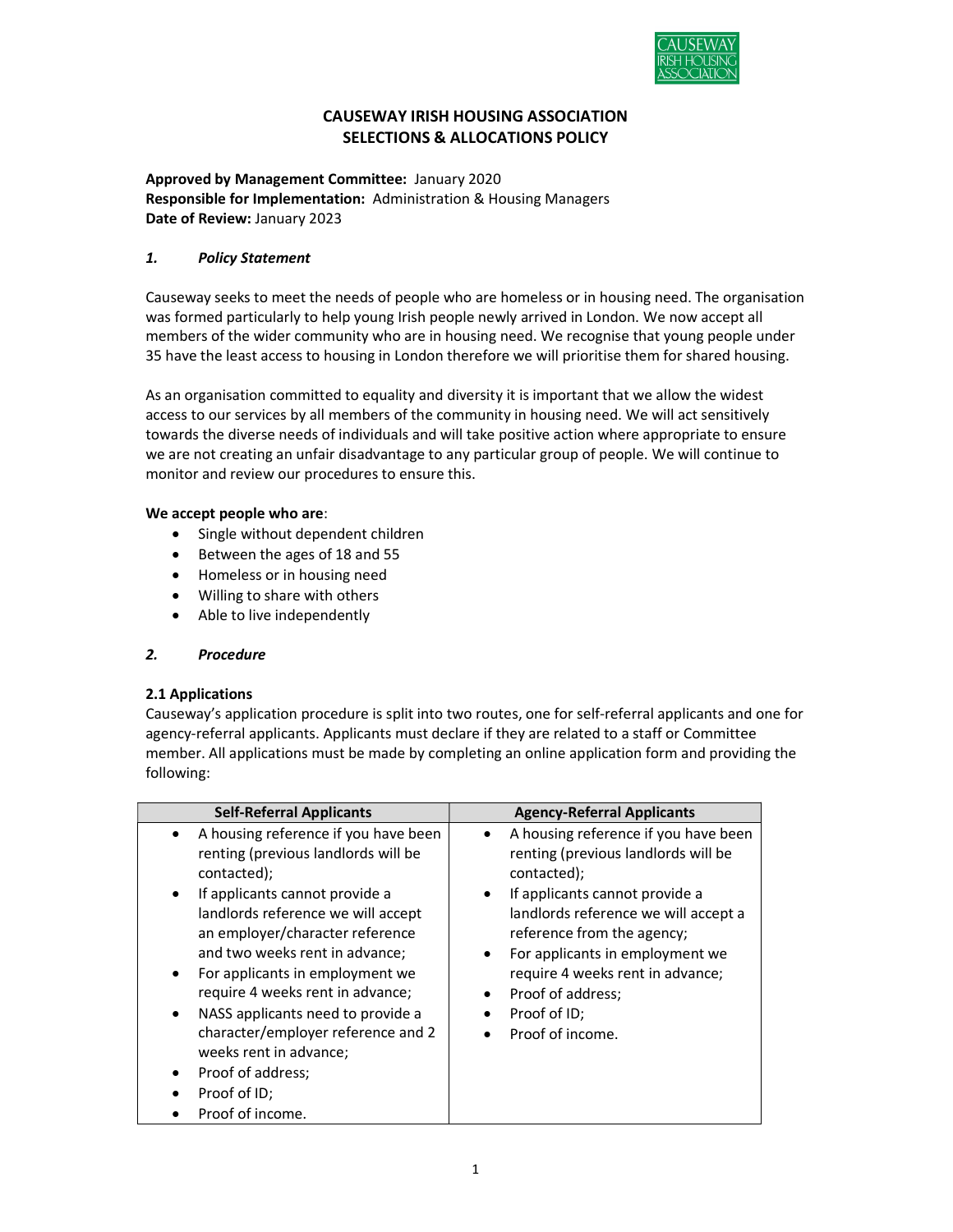

 Other documents may be required to support information provided on the application form. We use our application form and references to assess whether applicants meet our criteria for housing. Once an applicant has been assessed as having met our criteria he or she will be invited to an interview which will assess their ability to sustain a tenancy in general needs shared housing. All tenants are expected to have a level of English which enables them to live in shared housing and converse with housemates. Those applicants who do not meet this criterion are signposted accordingly.

# 2.2 Consideration Factors

# 2.2.1 Criminal Convictions

As the majority of our accommodation is shared housing we will assess an application with previous convictions on a case by case basis. We have a duty of care to our current tenants and will not put them at risk as it is Causeway's aim to provide a safe and secure home. These convictions can include assault, selling/possession of drugs, carrying offensive weapons, keeping dangerous dogs, damage to property, sexual offences, arson and burglary. All convictions and cautions must be declared on the application form as defined by the Rehabilitation of Offenders Act 1974. 2.2.2 Court Proceedings

We are likely to reject an application if:

- The applicant has been evicted or had a possession order against them in the last five years for serious anti-social behaviour including harassment, domestic violence and criminal behaviour.
- Causeway or another landlord has commenced court proceedings for breach of tenancy in the last five years.

## 2.2.3 Rent Arrears

The applicant has current or former arrears owed to Causeway or another landlord. Applicants are expected to clear any arrears at the date of application or provide proof that regular repayments have been made for a period of no less than six months.

## 2.2.4 References

Causeway values tenants who pay their rent on time, take care of their home and don't cause any anti-social behaviour. We require a housing reference from your current/previous landlord. If an applicant has not held a tenancy before we will accept a character reference from an employer or another suitable entity. If a suitable reference is not provided the application will be rejected. 2.2.5 Social Housing Eligibility

If we believe an applicant is eligible for social housing we will ask them to apply to the Local Authority in the first instance.

## 2.3 Interviews

Interviews for the waiting list are held weekly with up to five interviews being carried out. Applicants who fail to attend or who arrive late without notice and/or good reason are likely to have their applications rejected.

Applicants will be interviewed by one member of staff, who will explain more about the nature of the accommodation Causeway provides including location, rent levels and availability of vacancies at that time. This can help to clarify whether shared short life housing is appropriate for an applicant, whether they are willing to share and what level of support they require.

The Selection and Allocations panel will decide whether an applicant is accepted onto the waiting list. Applicants who are accepted and rejected are informed in writing within seven days of the interview with the reason(s) clearly stated (see appendices 1 & 2, respectively).

The decision of the Selections and Allocations Panel is final. There is no appeals procedure.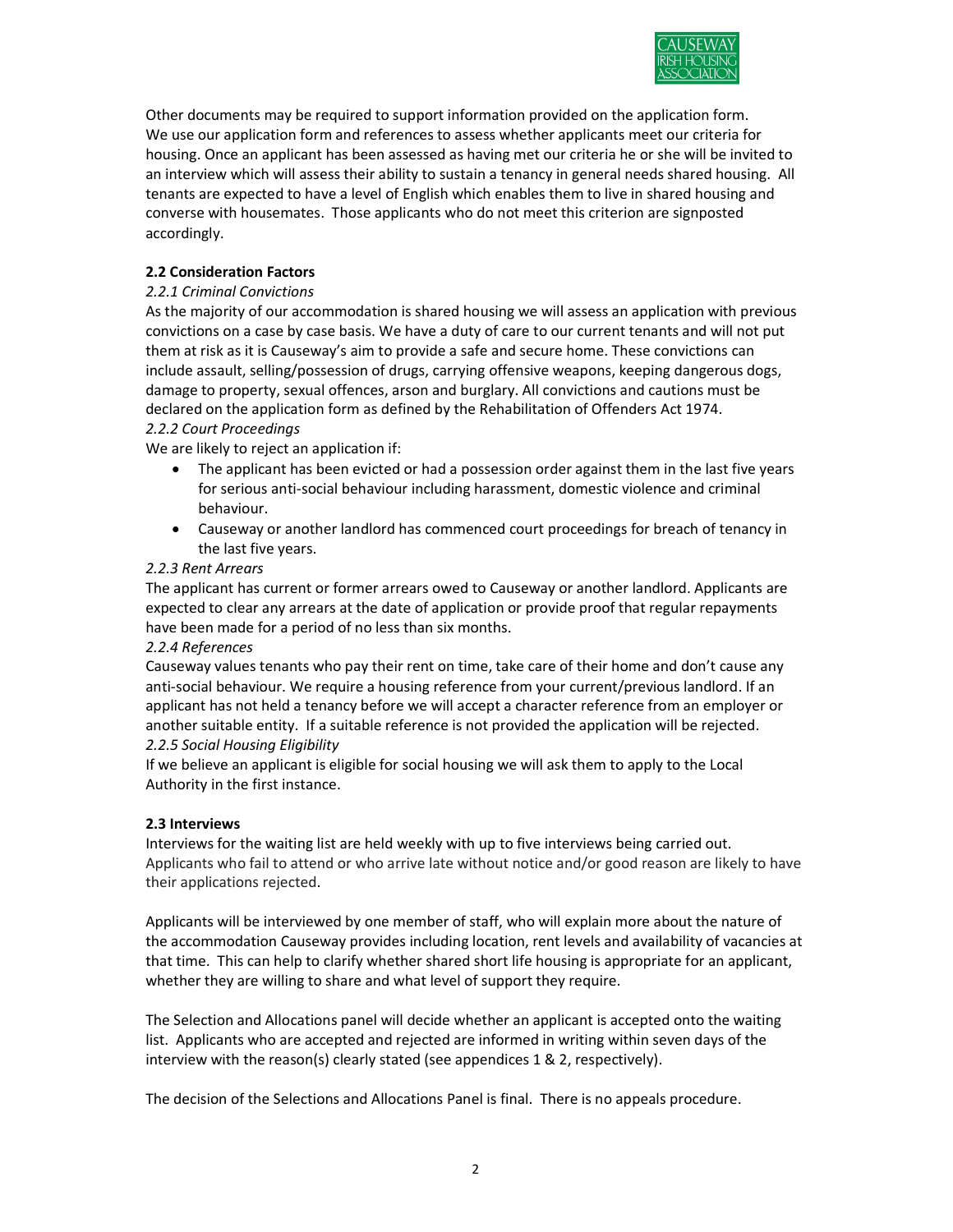

# 2.4 Allocation of property

 Allocations decisions are made by the Selection and Allocations panel. The Selection and Allocation panel will consist of a minimum of three staff members. Selection and Allocation meetings will take place weekly and take into account both current and expected vacancies and properties in development. Current tenants needing to be transferred are also included in this meeting.

A credit check will be carried before an applicant can become a tenant.

# 2.5 Priority for allocation

# Causeways main purpose it to help people with the greatest housing need.

- 1. Current tenants in properties being handed back.
- 2. Priority 1 Agents Contracted Agents
- 3. Priority 2 Agents Agents selected to increase diversity
- 4. Irish Self-Referral Applicants
- 5. Self-Referral Applicants

In all categories we will prioritise applicants under 35. From time to time Causeway procures properties that are higher than the Local Housing Allowance, for this reason we will advertise outside of this policy and prioritise workers for these properties.

Factors such as suitability of property (including the mix of existing tenants in shared property) are also taken into account. We do not have the resources to carry out investigations into housing need and therefore cannot always prioritise people on this basis but we do try to take this into account. We do, however, have three Rapid Resettlement rooms. These are smaller than average rooms for those in urgent need, who we guarantee to rehouse in standard accommodation within six months. Allocations will also be prioritised by affordability e.g. more affordable accommodation will be allocated to workers on low incomes. Applications may be rejected due to lack of appropriate housing available.

## 2.6 Referral Agents

We have selected particular referral agents in order to maximise the diversity of applicants and address the needs of all members of the community. We review our referral agents annually.

## 2.7 Viewings & Offers

Causeway will arrange viewings at the earliest opportunity. Where a property is not ready, we will explain the remaining works. Applicants are required to make their decision at the time of the viewing. From time to time we carry out multiple viewings; priority will be given based on the priority for allocation.

Applications will be rejected if an applicant fails to turn up to a viewing with no prior notice. Causeway operates a one offer only policy. If any applicant refuses an offer they will be removed from our waiting list.

## 2.8 Tenancy Fraud

Causeway can recover possession of a property where the tenant has obtained a tenancy by deception. A tenancy obtained by deception will be repossessed.

We will investigate where we suspect tenancy fraud and will take appropriate action. It is a criminal offence and we refer all tenancy fraud to the relevant authorities for a criminal prosecution for fraud or attempted fraud.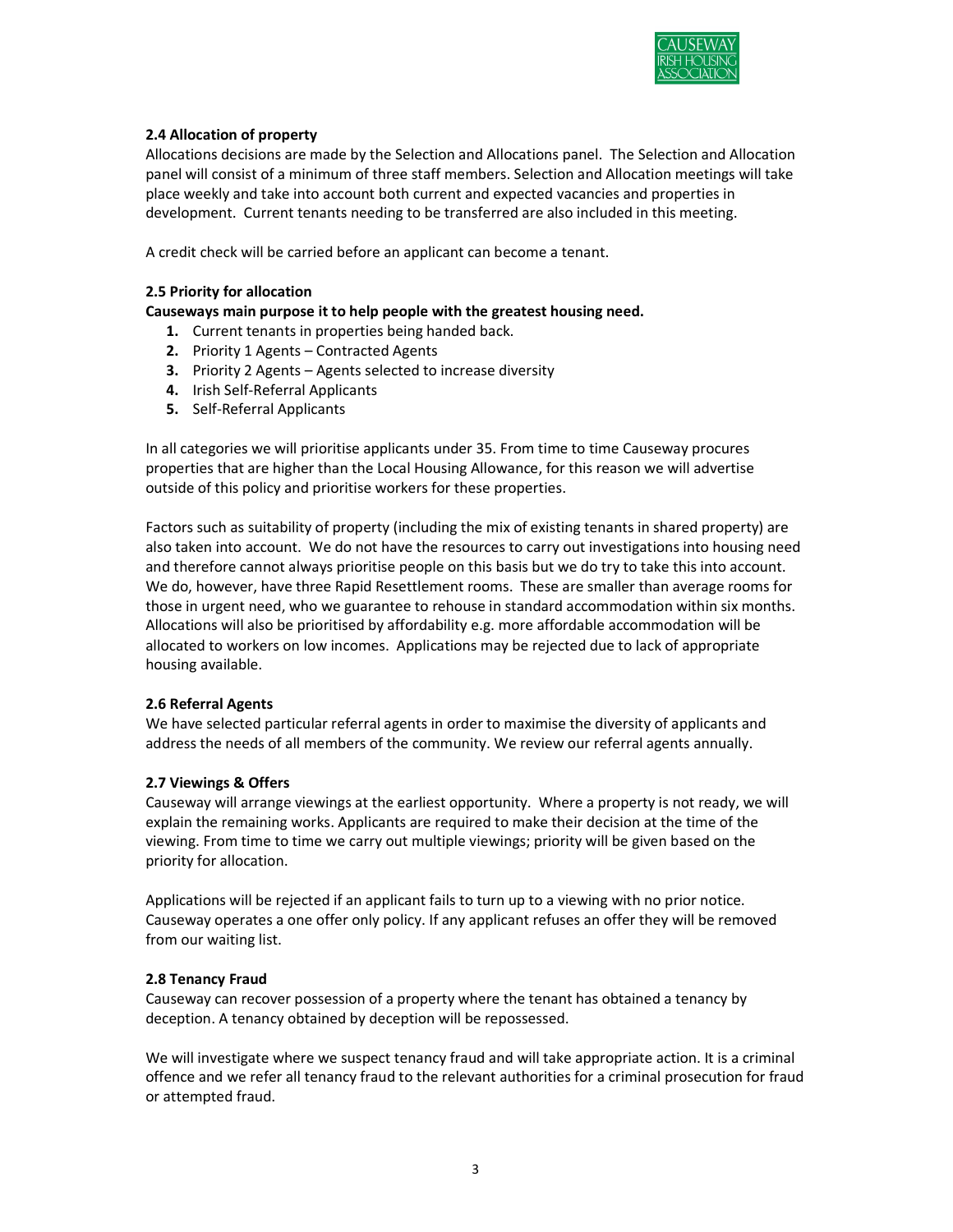

# 2.9 Local Authority Supported Schemes

Causeway have several schemes delivered in conjunction with Local Authorities. These schemes provide floating support to care leavers and Unaccompanied Asylum Seeking Children. Each scheme has a distinct remit and operates in accordance with its contract. Placements will be allocated to eligible applicants nominated by the relevant Local Authority.

# 3.0 Monitoring

The Selection & Allocation Review Group meets quarterly and Selection & Allocation outcomes are reported to the Management Committee six monthly. To ensure we are meeting the greatest housing need we monitor all applications for age, gender, ethnicity, nationality and sexuality. Monitoring and review of the selection and allocation process will be implemented to assess changing patterns of need and to ensure a fair and diverse balance across the community.

## Implementation and Review

Causeway will monitor implementation of this policy as appropriate and provide relevant training to staff as required. We will review this policy every three years or sooner if needed due to changes in the law, regulation or practice.

# Legislation

This policy is regulated by the following legislation Tenancy Standard Housing Act 1980, 1985, 1988, 1996 Children Leaving Care Act 2000 Allocation of Housing (England) Regulations 2000 Homelessness Act 2002 Localism Act 2011 Immigration Act 2014, 2016 Data Protection Act 2018

# Associated Policies

Tenure Policy Safeguarding Policy ASB Policy Complaints Policy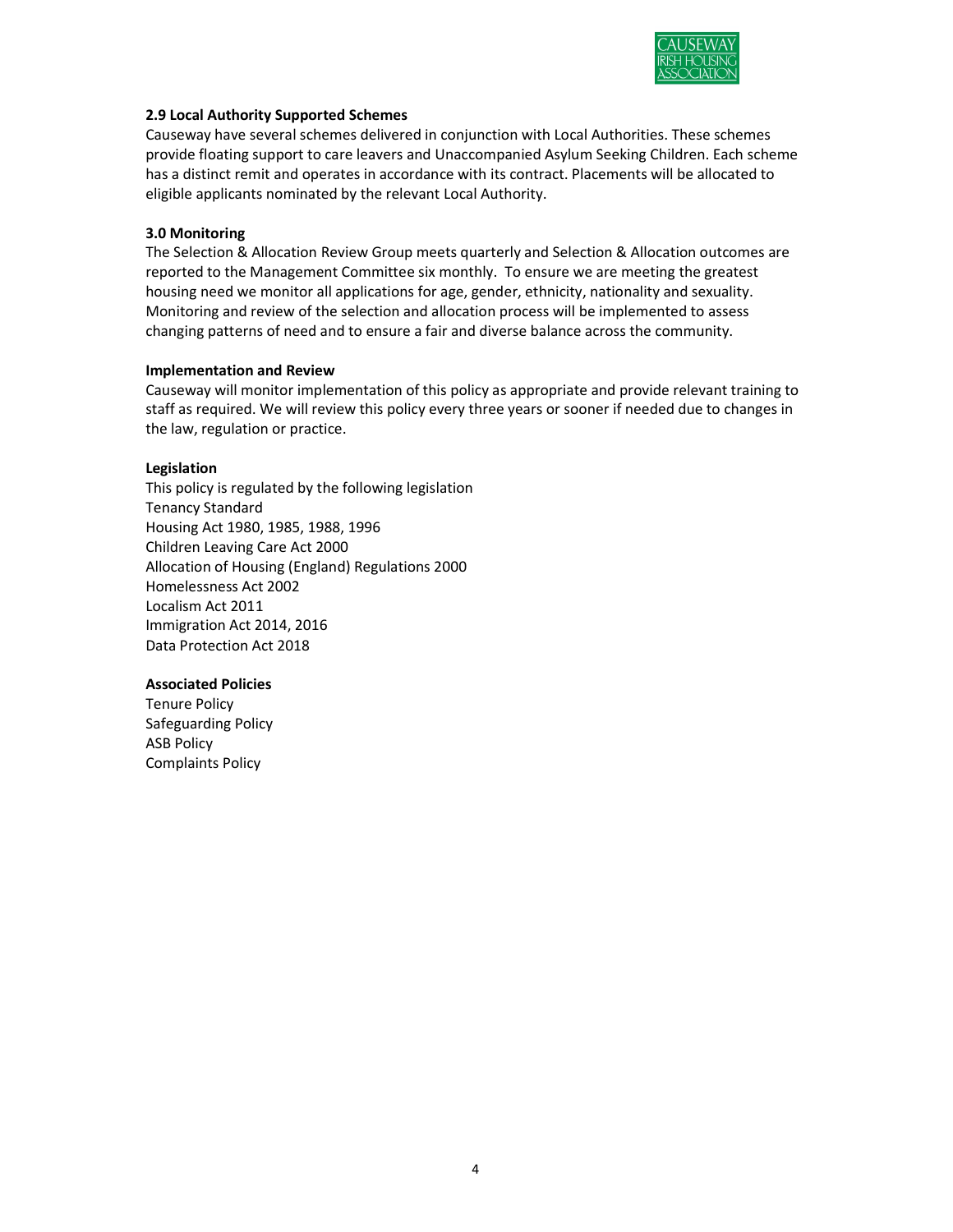

Appendix 1 – Accepted onto Waiting List Letter

24 January, 2020

Dear,

We are pleased to inform you that following the Selections and Allocations meeting you have been accepted onto the waiting list for housing by Causeway Irish Housing Association.

Please note, Causeway Irish Housing Association provides short life housing, the majority of which is in shared housing, which means that you have your own bedroom and share communal facilities, i.e. lounge, kitchen, and bathroom. However, please note that all rooms are let unfurnished.

In the meantime, you must ensure that you keep in contact with us and inform us of any changes in your circumstances.

Please remember that Causeway Irish Housing Association has a **one offer only** policy.

Yours sincerely,

Selections and Allocations Panel